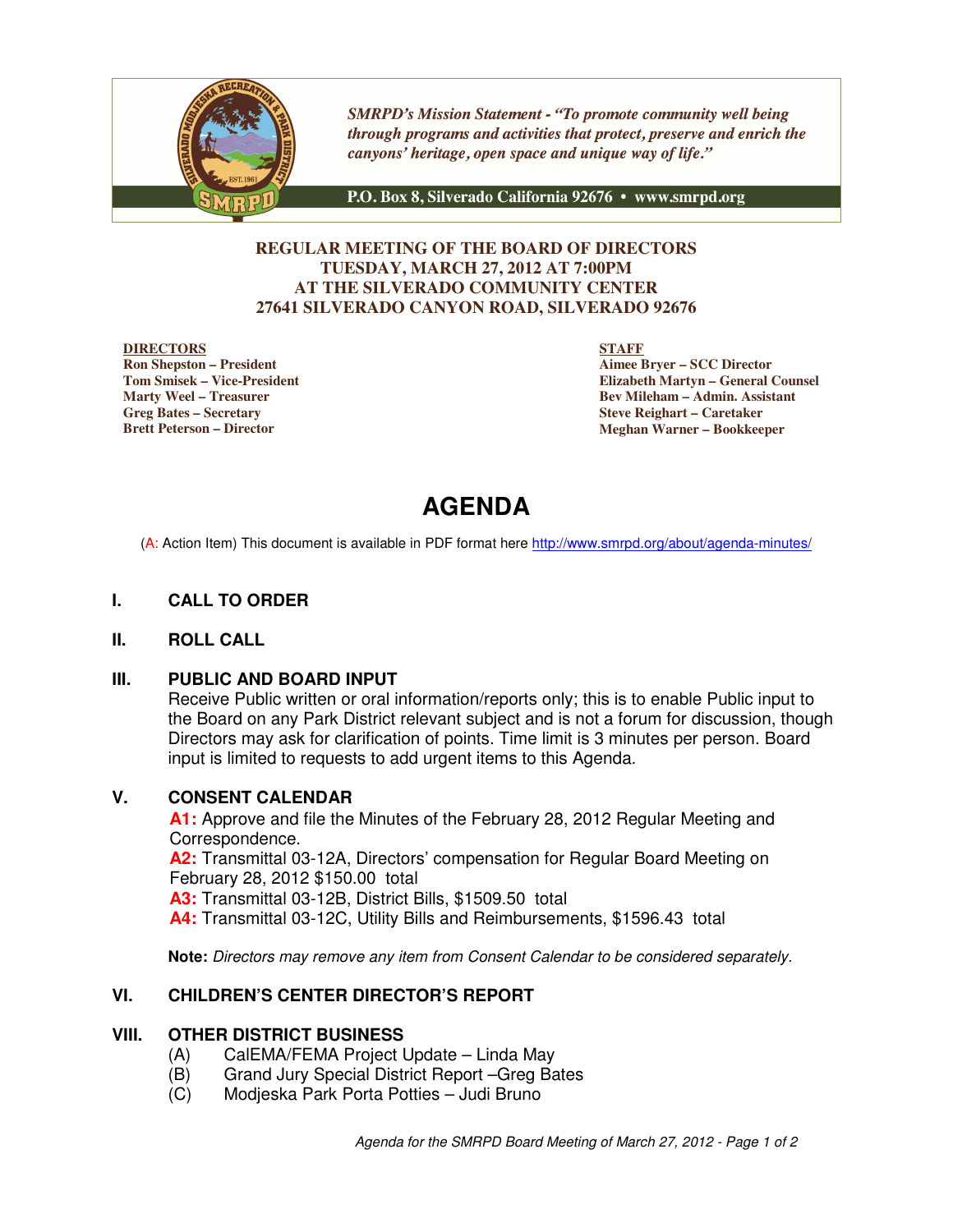(D) St. Michael's Abby NOP Comments

# **IX. COMMITTEES**

NOTE: There will be no discussion of Committee issues unless agendized below or added to the Agenda by majority vote of the Board in Section III to address issues that require immediate attention for reasons to be explained in the motion to add. Other comments can be made under Director Comments.

## **STANDING COMMITTEES AND REPRESENTATIVES:**

- (A) **RECREATION** (Peterson)
- (B) **FINANCE** (Weel)
- (C) **PERSONNEL** (Shepston)
- (D) **OPEN SPACE AND TRAILS** (Peterson, Bates)
- (E) **FACILITIES MAINTENANCE AND SAFETY** (Weel, Peterson)

# **AD HOC COMMITTEES & REPRESENTATIVES:**

- (F) **ISDOC REPRESENTATIVE (**Shepston)
- (G) **PRESERVATION & RESTORATION** (Smisek)
- (H) **COMMUNICATIONS & DISTRICT OUTREACH** (Smisek)
- (I) **SILVERADO CHILDREN'S CENTER** (Shepston) **Children's Center Advisory Committee** (Shepston, Bryer) (Public Members: Dawn Lynch, Julia Jones-Tester, Deborah Johnson)

# **X. DIRECTOR'S COMMENTS**

Pursuant to Government Code §54954.2 members of the Board of Directors or Staff may ask questions for clarification, make brief announcements, make brief reports on their activities. The Board or a Board member may provide a reference to Staff or other resources for factual information, request Staff to report back at a subsequent meeting concerning any matter, or direct that a matter of business be placed on a future Agenda.

- (2) Director Smisek (2) Director Bates (3) Director Peterson
- (4) Director Weel (5) Director Shepston

# **XI. ADJOURNMENT**

The next regular meeting of the Board of Directors will be at the Silverado Community Center, 27641 Silverado Canyon Road at 7:00 PM on April 24, 2012.

Materials related to an item on this agenda submitted after distribution of the agenda packet are either available for public inspection at the Silverado Library, and posted on the SMRPD website at http://www.smrpd.org/about/agenda-minutes/. Materials prepared by SMRPD will be available at the meeting, those provided by others after the meeting.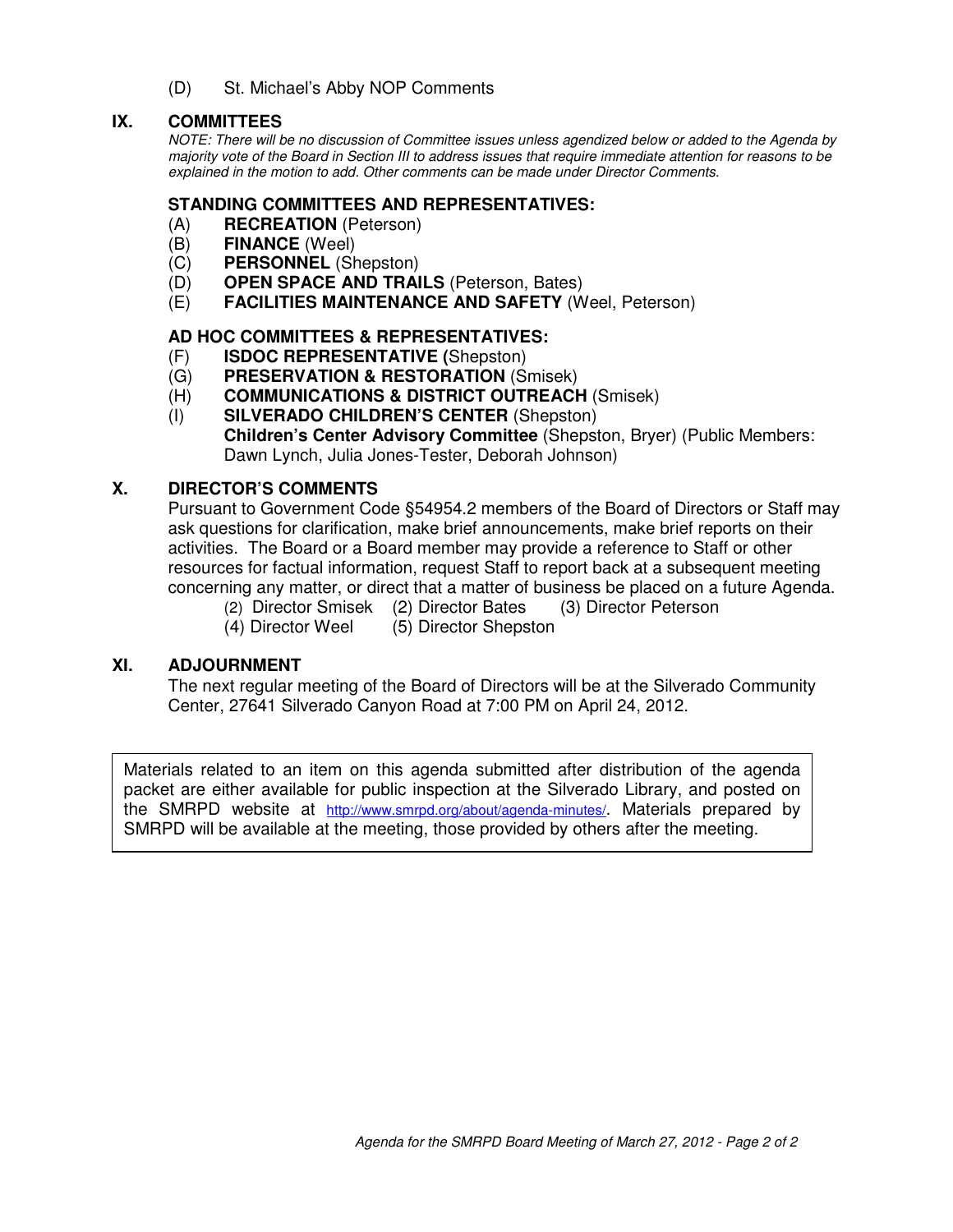# **LOCALLY GOVERNED DISTRICT LATE: 03/23/12 CLAIMS TRANSMITTED FOR PAYMENT REPORT 03-12A**

Sil-Mod Rec. and Parks Dist. THE COUNTY AUDITOR IS AUTHORIZED TO PO Box 8 DRAW THIS CHECK FROM Silverado, CA 92676 **FUND: 728 BUDGET CONTROL: 728** 

| PAYEE NAME AND ADDRESS<br>SOCIAL SECURITY /TAX ID                                                | <b>DATE</b><br><b>INVOICE#</b> | <b>DEPT</b><br><b>V700</b> | <b>OBJT</b><br>REV/<br><b>BS ACCT</b> | <b>UNIT</b><br>900 | <b>AMOUNT</b> |            | <b>AC'S USE ONLY</b><br>DOC NUMBER | SC |
|--------------------------------------------------------------------------------------------------|--------------------------------|----------------------------|---------------------------------------|--------------------|---------------|------------|------------------------------------|----|
| <b>VC-4415</b><br><b>Brett Peterson</b><br>P.O. Box 613<br>Silverado, CA 92676                   | 2/28/2012                      | <b>V700</b>                | 0100                                  | 900                | \$            | 50.00      |                                    |    |
| <b>VC-4543</b><br><b>Martin Weel</b><br>28614 Modjeska Canyon Road<br>Modjeska, CA 92676         |                                | <b>V700</b>                | 0100                                  | 900                | \$            | 50.00 1099 |                                    |    |
| <b>VC-9989</b><br>Ron Shepston<br>P.O. Box<br>31311 Silverado Canyon Road<br>Silverado, CA 92676 | 2/28/2012                      | <b>V700</b>                | 0100                                  | 900                | \$<br>\$      | 50.00      | 1099                               |    |
| <b>VC-9990</b><br><b>Greg Bates</b><br>28100 Modjeska Canyon Road<br>Modjeska, CA 92676          |                                | <b>V700</b>                | 0100                                  | 900                | \$            | 50.00 1099 |                                    |    |
| <b>VC-1539</b><br><b>Tom Smisek</b><br>P.O. Box 374<br>Silverado, CA 92676                       | 2/28/2012                      | <b>V700</b>                | 0100                                  | 900                | \$<br>\$      | 50.00      | 1099                               |    |
|                                                                                                  |                                |                            |                                       |                    | \$            | 50.00      | 1099                               |    |

The claims listed above totaling **\$150.00** of the Board of Directors of this District and I certify that the payees named who are described in Government Code Section 3101 have taken an oath or affirmation required by Government Code Section 3102. are approved for payment pursuant to an order entered in the Minutes

\_\_\_\_\_\_\_\_\_\_\_\_\_\_\_\_\_\_\_\_\_\_\_\_\_\_\_\_\_\_ \_\_\_\_\_\_\_\_\_\_\_\_\_\_\_\_\_\_\_\_\_\_\_\_\_\_\_\_\_\_\_\_\_ \_\_\_\_\_\_\_\_\_\_\_\_\_\_\_\_\_\_\_\_\_\_\_\_\_\_\_\_\_\_\_\_\_\_

APPROVED BY COUNTERSIGNED BY ATTESTED AND/OR COUNTERSIGNED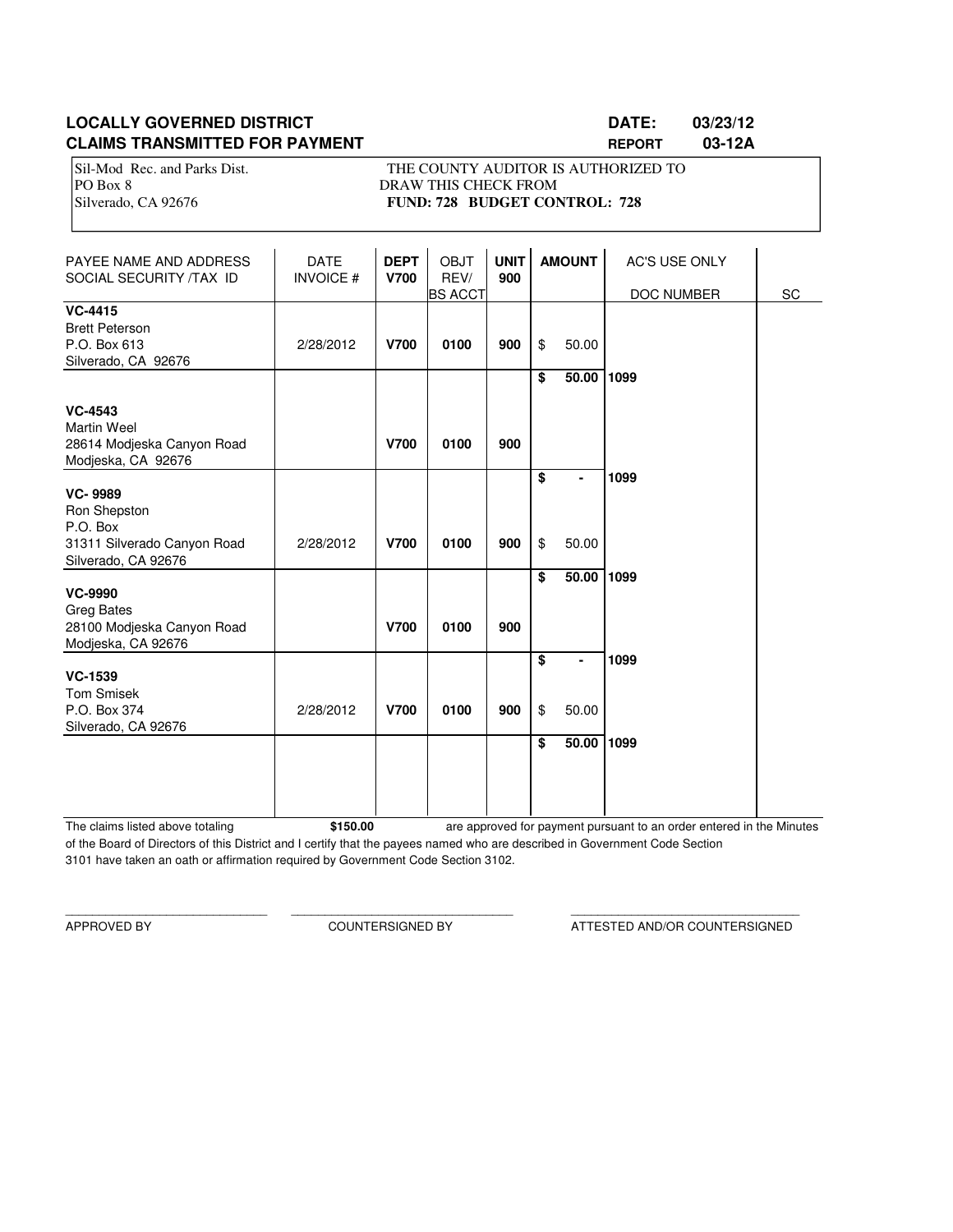| <b>CLAIMS TRANSMITTED FOR PAYMENT</b>             |                                                                                           |                            |                |                    |               | <b>REPORT</b> | 03-12B |    |
|---------------------------------------------------|-------------------------------------------------------------------------------------------|----------------------------|----------------|--------------------|---------------|---------------|--------|----|
| Sil-Mod Rec. and Parks Dist.<br>P.O.Box 8         | THE COUNTY AUDITOR IS AUTHORIZED TO<br>DRAW THIS CHECK FROM FUND: 728 BUDGET CONTROL: 728 |                            |                |                    |               |               |        |    |
| Silverado, CA 92676                               |                                                                                           |                            |                |                    |               |               |        |    |
| PAYEE NAME AND ADDRESS<br>SOCIAL SECURITY /TAX ID | DATE<br><b>INVOICE#</b>                                                                   | <b>DEPT</b><br><b>V700</b> | OBJT<br>REV/   | <b>UNIT</b><br>900 | <b>AMOUNT</b> | AC'S USE ONLY |        |    |
|                                                   |                                                                                           |                            | <b>BS ACCT</b> |                    |               | DOC NUMBER    |        | SC |
|                                                   |                                                                                           |                            |                |                    |               |               |        |    |
| <b>VC-2027</b>                                    | <b>INVOICE #10582</b>                                                                     | <b>V700</b>                | 1400           | 900                | \$340.00      |               |        |    |
| COOKSMITH LANDSCAPING                             | <b>INVOICE #10681</b>                                                                     | <b>V700</b>                | 1400           | 900                | \$16.00       |               |        |    |
| 630 N. TUSTIN AVE #1518                           | <b>INVOICE #10565</b>                                                                     | <b>V700</b>                | 1400           | 900                | \$235.00      |               |        |    |
|                                                   |                                                                                           |                            |                |                    |               |               |        |    |
| ORANGE, CA 92867                                  | <b>INVOICE #10661</b>                                                                     | <b>V700</b>                | 1400           | 900                | \$16.00       |               |        |    |
|                                                   |                                                                                           |                            |                |                    | \$607.00      |               |        |    |
|                                                   |                                                                                           |                            |                |                    |               |               |        |    |
| <b>VC-2760</b>                                    |                                                                                           |                            |                |                    |               |               |        |    |
| MEGHAN WARNER                                     |                                                                                           |                            |                |                    |               |               |        |    |
| P.O. BOX 177                                      | INVOICE #12-30                                                                            | <b>V700</b>                | 1900           | 900                | \$250.00      |               |        |    |
|                                                   |                                                                                           |                            |                |                    |               |               |        |    |
| SILVERADO, CA 92676                               |                                                                                           |                            |                |                    |               |               |        |    |
|                                                   |                                                                                           |                            |                |                    | \$250.00 1099 |               |        |    |
|                                                   |                                                                                           |                            |                |                    |               |               |        |    |
| VC-2865                                           | INVOICE #3025                                                                             | <b>V700</b>                | 1900           | 900                | \$180.00      |               |        |    |
| <b>STEVE REIGHART</b>                             | INVOICE #3026                                                                             | <b>V700</b>                | 1900           | 900                | \$427.50      |               |        |    |
| 27641 SILVERADO CANYON ROAD                       | INVOICE #3027                                                                             | <b>V700</b>                | 1900           | 900                | \$45.00       |               |        |    |
| SILVERADO, CA 92676                               |                                                                                           |                            |                |                    |               |               |        |    |
|                                                   |                                                                                           |                            |                |                    |               |               |        |    |
|                                                   |                                                                                           |                            |                |                    | \$652.50 1099 |               |        |    |
|                                                   |                                                                                           |                            |                |                    |               |               |        |    |
|                                                   |                                                                                           |                            |                |                    |               |               |        |    |
|                                                   |                                                                                           |                            |                |                    |               |               |        |    |
|                                                   |                                                                                           |                            |                |                    |               |               |        |    |
|                                                   |                                                                                           |                            |                |                    |               |               |        |    |
|                                                   |                                                                                           |                            |                |                    |               |               |        |    |
|                                                   |                                                                                           |                            |                |                    |               |               |        |    |
|                                                   |                                                                                           |                            |                |                    |               |               |        |    |
|                                                   |                                                                                           |                            |                |                    |               |               |        |    |
|                                                   |                                                                                           |                            |                |                    |               |               |        |    |
|                                                   |                                                                                           |                            |                |                    |               |               |        |    |
|                                                   |                                                                                           |                            |                |                    |               |               |        |    |
|                                                   |                                                                                           |                            |                |                    |               |               |        |    |
|                                                   |                                                                                           |                            |                |                    |               |               |        |    |
|                                                   |                                                                                           |                            |                |                    |               |               |        |    |
|                                                   |                                                                                           |                            |                |                    |               |               |        |    |
|                                                   |                                                                                           |                            |                |                    |               |               |        |    |
|                                                   |                                                                                           |                            |                |                    |               |               |        |    |
|                                                   |                                                                                           |                            |                |                    |               |               |        |    |
|                                                   |                                                                                           |                            |                |                    |               |               |        |    |
|                                                   |                                                                                           |                            |                |                    |               |               |        |    |
|                                                   |                                                                                           |                            |                |                    |               |               |        |    |
|                                                   |                                                                                           |                            |                |                    |               |               |        |    |
|                                                   |                                                                                           |                            |                |                    |               |               |        |    |
|                                                   |                                                                                           |                            |                |                    |               |               |        |    |
|                                                   |                                                                                           |                            |                |                    |               |               |        |    |
|                                                   |                                                                                           |                            |                |                    |               |               |        |    |
|                                                   |                                                                                           |                            |                |                    |               |               |        |    |
|                                                   |                                                                                           |                            |                |                    |               |               |        |    |
|                                                   |                                                                                           |                            |                |                    |               |               |        |    |
|                                                   |                                                                                           |                            |                |                    |               |               |        |    |
|                                                   |                                                                                           |                            |                |                    |               |               |        |    |
|                                                   |                                                                                           |                            |                |                    |               |               |        |    |
|                                                   |                                                                                           |                            |                |                    |               |               |        |    |
|                                                   |                                                                                           |                            |                |                    |               |               |        |    |
|                                                   |                                                                                           |                            |                |                    |               |               |        |    |
|                                                   |                                                                                           |                            |                |                    |               |               |        |    |
|                                                   |                                                                                           |                            |                |                    |               |               |        |    |
|                                                   |                                                                                           |                            |                |                    |               |               |        |    |
|                                                   |                                                                                           |                            |                |                    |               |               |        |    |
|                                                   |                                                                                           |                            |                |                    |               |               |        |    |
|                                                   |                                                                                           |                            |                |                    |               |               |        |    |

# **LOCALLY GOVERNED DISTRICT DATE: 3/23/2012**

The claims listed above totaling **by a strategies of the S1,509.50** are approved for payment pursuant to an order entered in the Minutes

of the Board of Directors of this District and I certify that the payees named who are described in Government Code Section 3101 have taken an oath or affirmation required by Government Code Section 3102.

APPROVED BY COUNTERSIGNED BY ATTESTED AND/OR COUNTERSIGNED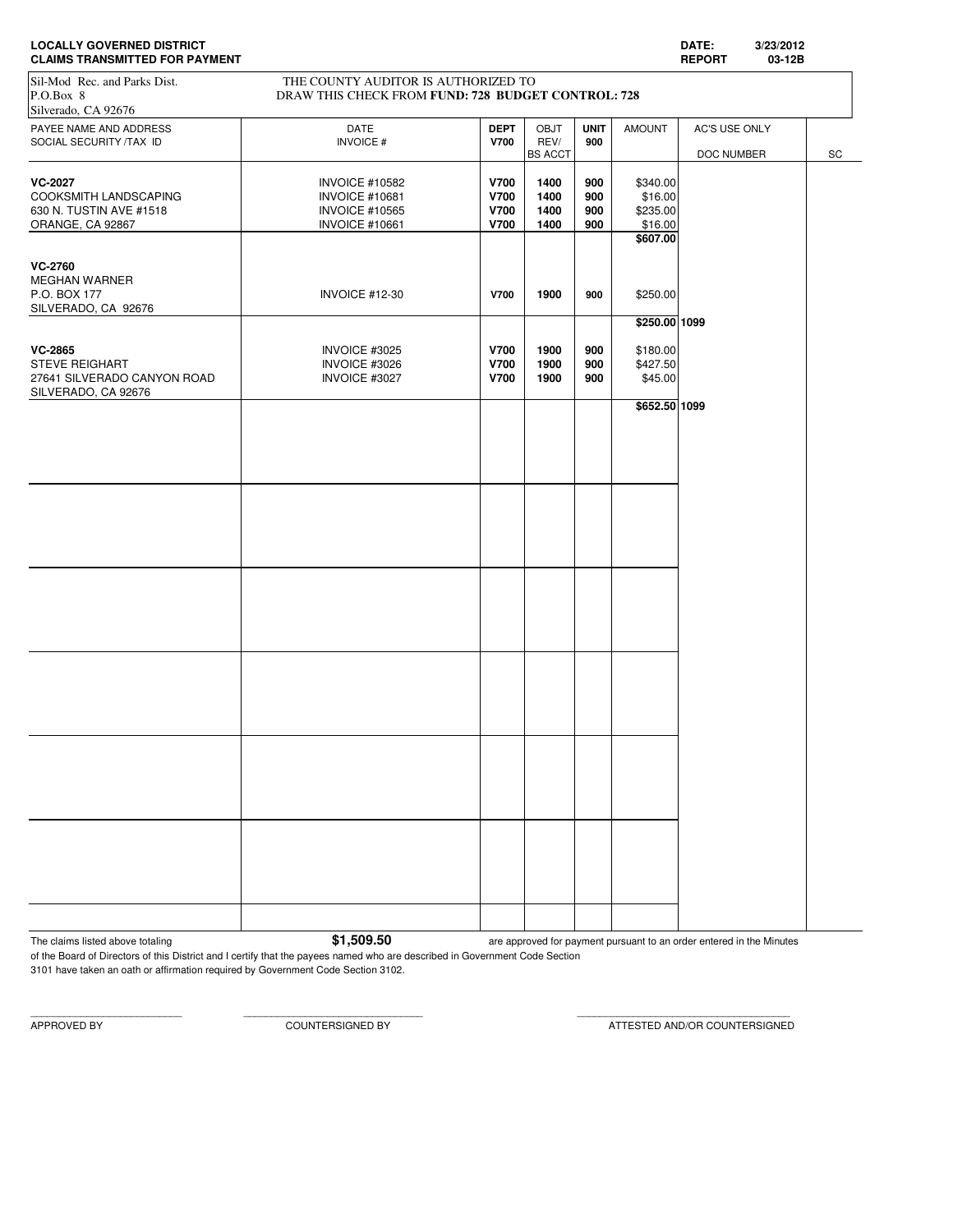# **LOCALLY GOVERNED DISTRICT DATE: 03/23/12**

**CLAIMS TRANSMITTED FOR PAYMENT REPORT 03-12C** PAYEE NAME AND ADDRESS **DATE DEP** OBJT **UNIT** AMOUNT AC'S USE ONLY SOCIAL SECURITY /TAX ID **INVOICE # V700** REV/ **900 REV/ 900 BS** ACCT DOC NUMBER SC **REIMBURSEMENT OF CHECK #1923 VC-1672**<br> **PAID TO: JANI-KING**<br>
INVOICE #LAX03120450 SMRPD (BofA Account) **INVOICE #LAX03120450 V700 1400 900** \$221.49<br>P.O. Box 8 **INVOICE #LAX03120457 V700 1400 900** \$220.38 P.O. Box 8 **INVOICE #LAX03120457 V700** 1400 900 Silverado, CA 92676 **\$441.87 REIMBURSEMENT OF CHECK #1924 VC-1672 PAID TO: WASTE MANAGEMENT**<br>SMRPD (BofA Account) **PAID TO: WASTE MANAGEMENT** SMRPD (BofA Account) **INVOICE #0059539-2884-2 V700** 2800 900 \$209.90<br>P.O. Box 8 **Discussed Bullet Account** DVOICE #2901210-2884-6 **V700** 2800 900 \$46.26 P.O. Box 8 INVOICE #2901210-2884-6 **V700 2800 900** \$46.26 Silverado, CA 92676 **\$256.16 REIMBURSEMENT OF CHECK #1925 VC-1672 PAID TO: IRWD** SMRPD (BofA Account) **METER #55418830 02/21/12 V700 2800 900** \$10.29<br>P.O. Box 8 **METER #51441202 02/21/12 V700 2800 900** \$51.16 P.O. Box 8 METER #51441202 02/21/12 **V700 2800 900 \$51.16**<br>Silverado, CA 92676 METER #56569388 02/21/12 **V700 2800 900** \$303.70 METER #56569388 02/21/12 **\$365.15 REIMBURSEMENT OF DEBITS VC-1672 PAID TO: SCE** SMRPD (BofA Account) <br>P.O. Box 8 ACCOUNT #2-32-988-1767 02/2012 **V700 2800 900** \$369.33 ACCOUNT #2-32-988-1767 02/2012 **V700 2800 900** Silverado, CA 92676 **\$447.52 REIMBURSEMENT OF DEBITS VC-1672 PAID TO: AT&T** SMRPD (BofA Account) 2000 114-649-2850 02/10/12 **700 702 900** \$47.68<br>P.O. Box 8 900 538.05 P.O. Box 8 714-649-2428 02/10/12 **V700 702 900** \$38.05 Silverado, CA 92676 **\$85.73** Sil-Mod Rec. and Parks Dist. THE COUNTY AUDITOR IS AUTHORIZED TO P.O.Box 8 DRAW THIS CHECK FROM **FUND: 728 BUDGET CONTROL: 728** Silverado, CA 92676

The claims listed above totaling **\$1,596.43** 

are approved for payment pursuant to an order entered in the Minutes

of the Board of Directors of this District and I certify that the payees named who are described in Government Code Section 3101 have taken an oath or affirmation required by Government Code Section 3102.

APPROVED BY COUNTERSIGNED BY ATTESTED AND/OR COUNTERSIGNED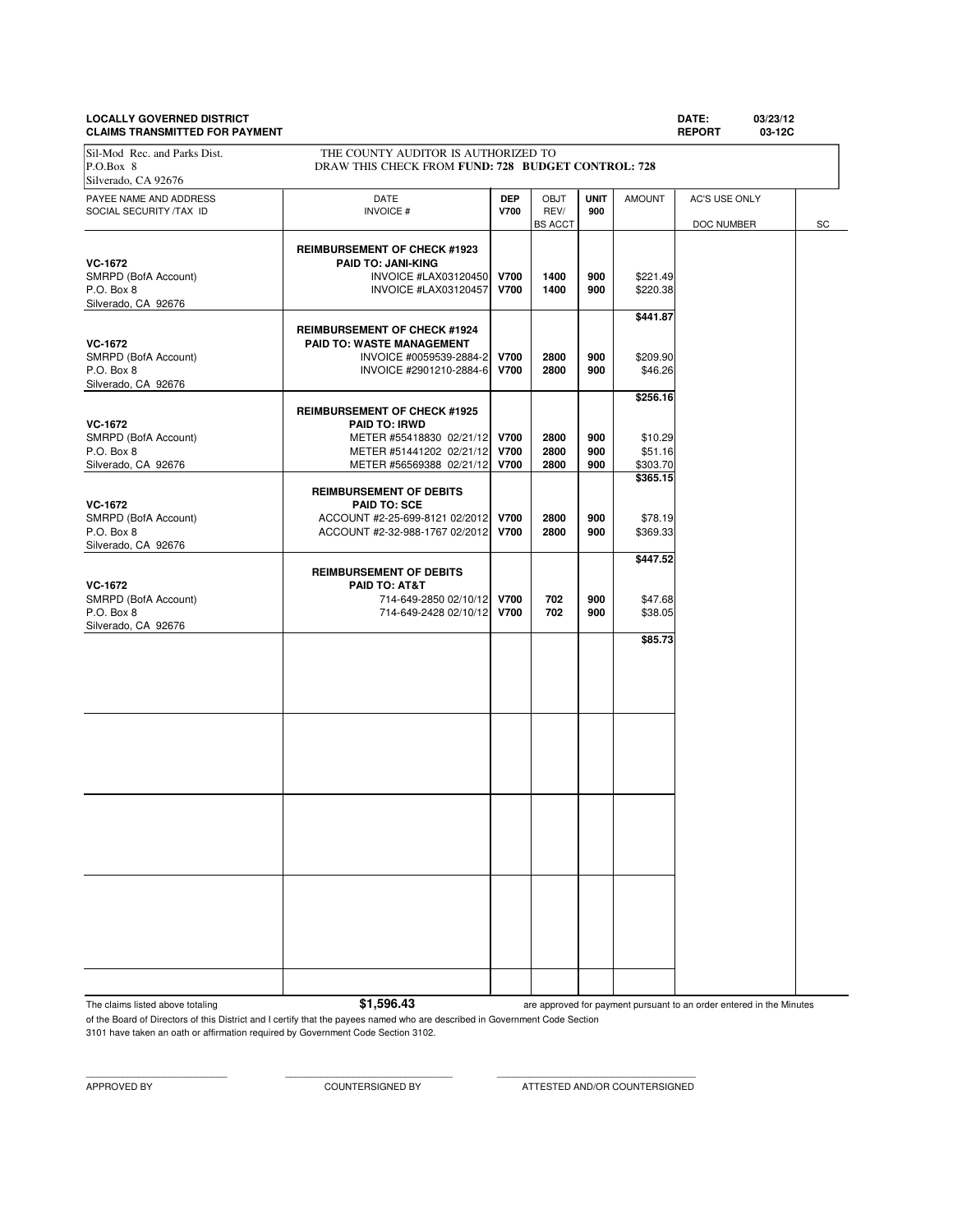

**SMRPD's Mission Statement - "To promote community well being** through programs and activities that protect, preserve and enrich the canyons' heritage, open space and unique way of life."

P.O. Box 8, Silverado California 92676 · www.smrpd.org

# MINUTES OF THE REGULAR MEETING OF THE BOARD OF DIRECTORS

# TUESDAY FEBRUARY 28, 2011 AT 7:00 PM

# AT THE SILVERADO COMMUNITY CENTER

# 27641 SILVERADO CANYON ROAD, SILVERADO 92676

# DIRECTORS STAFF

Ron Shepston - President Aimee Bryer - Scc Director

Tom Smisek - Vice President Elizabeth Martyn - General Counsel

Greg Bates – Secretary Bev Mileham - Admin. Assistant

Marty Weel - Treasurer Steve Reighart - Caretaker

Brett Peterson - Director **Meghan Warner - Bookkeeper** 

# **MINUTES**

#### CALL TO ORDER

The meeting was called to order at 7:05 PM by Director Smisek, who acted as chairperson. Director Shepston was present but not feeling well enough to lead the meeting.

#### **ROLL CALL**

Directors, Smisek, Shepston, Bates and Peterson, Caretaker Steve Reighart, Silverado Children's Center Director Aimee Bryer, and Admin. Assist. Bev Mileham

#### **PUBLIC ATTENDANCE**

Ann Manrrequez, Marion Schuller, Hank Rodgers, Deanna Craig, Joanne Hubble, Wendy Hayter, Dan Nove, Linda Unger, Linda May, Jim Carter, P Schnabel, Scott Breeden, Kevin Topp, Dana Judd, Lora Meadows, Linda Kearns, Chad Kearns, Brian Geraci, Janet Wilson, Bob Hunt, Mary Schreiber. **PUBLIC AND BOARD INPUT ON NON-AGENDIZED ITEMS** 

An Open Space meeting will take place some time next month.

Wendy Hay6ter asked for a copy of the accounting for Christmas in the Canyons and the budget. Lora Meadows was given permission to reduce her 12 Step mtg. rates to a donation only status.

# **CONSENT CALENDAR PAYMENT OF DISTRICT BILLS**